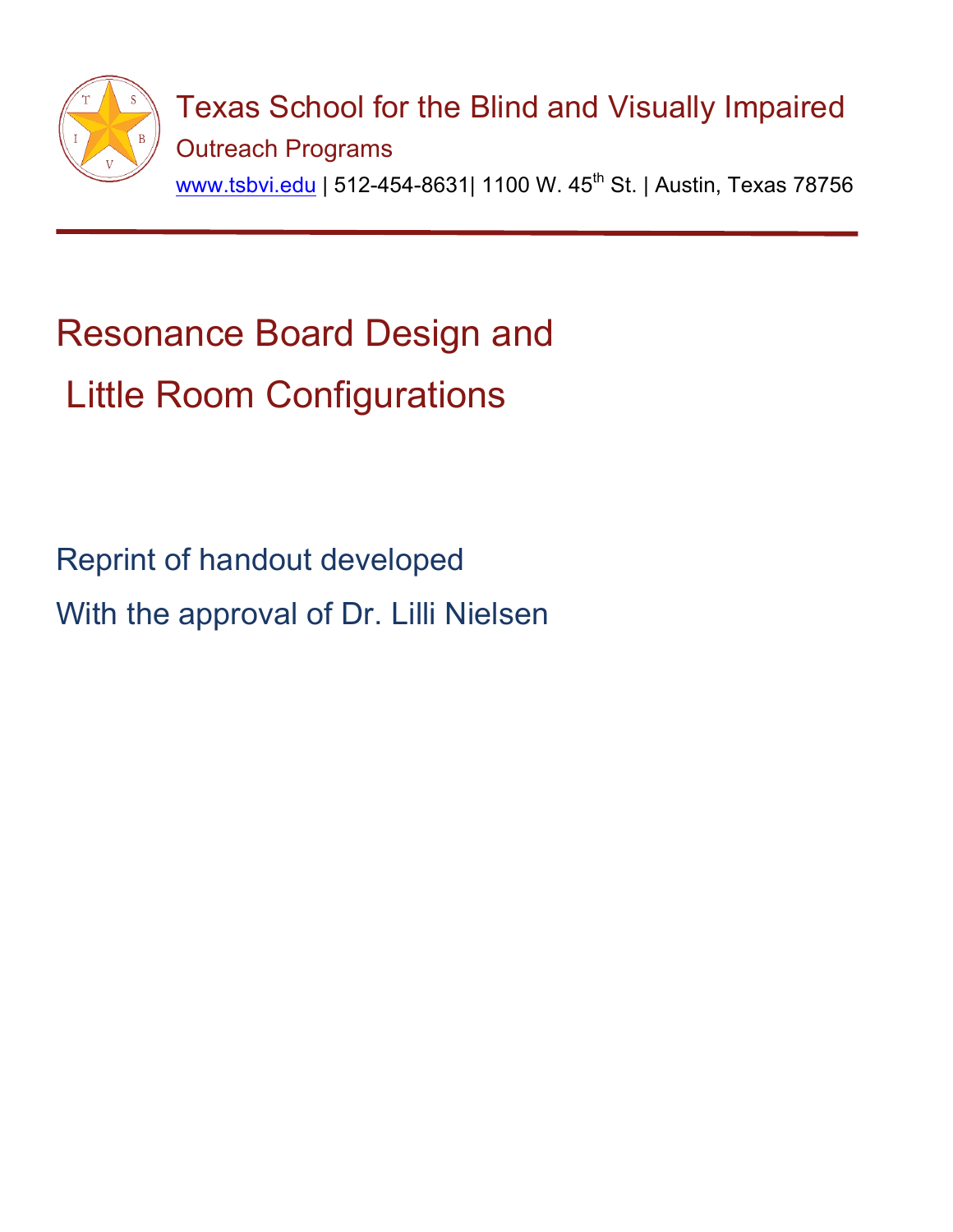## **The Resonance Board**

Developed by Lilli Nielsen

The resonance board is made from 4 mm plywood, 150 cm x 150 cm. Along the edge of the underside attach a wooden strip 2 cm x 2 cm. IT IS VERY IMPORTANT TO APPLY THE STRIP ALONG THE EDGE AND THAT THE STRIP IS NOT WIDER THAN 2 CM. Using American lumber products by a 4 ft. x 8 ft. sheet of  $\mathcal{U}$ inch plywood (paneling) and cut it to 4 ft. x 4 ft. or 4 ft. x 6 ft. **Birch plywood** is recommended. For the lip under the plywood buy a 1 x 2 and have it custom cut to 2 cm (approximately  $\frac{3}{4}$  in.). Please note that only one piece of plywood is used. The bottom of the resonance board is open. The scraps of plywood can be used to make a small resonance board or low tables.

If the board is correctly made the sounds which the child produces on the sounding board will be transmitted through the wood to all parts of the child's body which are in contact with the board. The sounds will have a prolonged and reinforced effect which is important to motivate increased activity by the child. The weight of the child will cause the board to bend downwards slightly. This will make beads and balls roll back toward the center when the child's body movements move them towards the edge of the board. This is an example of the prolonged reaction to the child's activities.

The air space under the resonance board has an insulating effect on a cold floor. Because of its flexibility, children and adults do not become tired from sitting on the board.

The child will have an opportunity to develop an understanding of space by learning about the limited space which the resonance board represents. When the child starts to move about on the board he/she will develop a good basis for motivation to use the space beyond the resonance board. This will allow him/her to start moving from place to place.

When using the resonance board for the first time, an adult should sit on the board with the child between her legs. The adult plays with objects to make small sounds on the board. When the child initiates communication with the adult (by looking at the adult, changing body position, etc.) the adult responds by talking softly about their play. The adult limits talking to the child to times when the child is not actively engaged in learning. The adult continues to make sounds which are a little louder, and by and by moves the child's body directly on to the board. Not until then, when you have made sure the child feels secure and is made to feel at home in the situation, do you start putting objects around the child, under his hands, feet and head. By observing the child's reactions you will be able to decide how long the session should last, when the child is able to lie on the board alone and for how long.

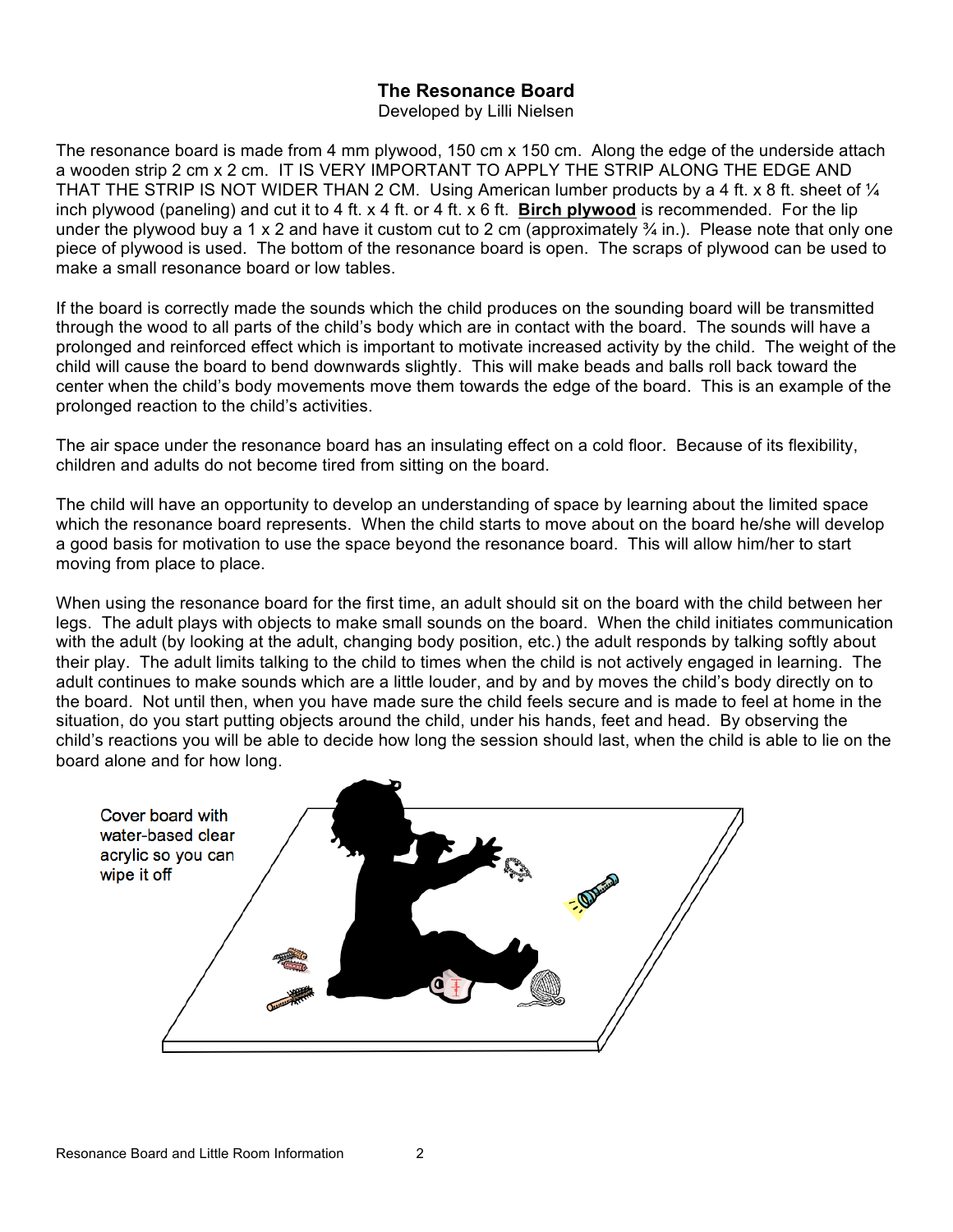## **Little Room Configurations**

From Space and Self, By Lilli Nielsen, Page 4 These numbers are in centimeters. 30 cm = 1 foot and 60 cm = 2 feet. The plexiglass top should never exceed 2 feet x 2 feet.